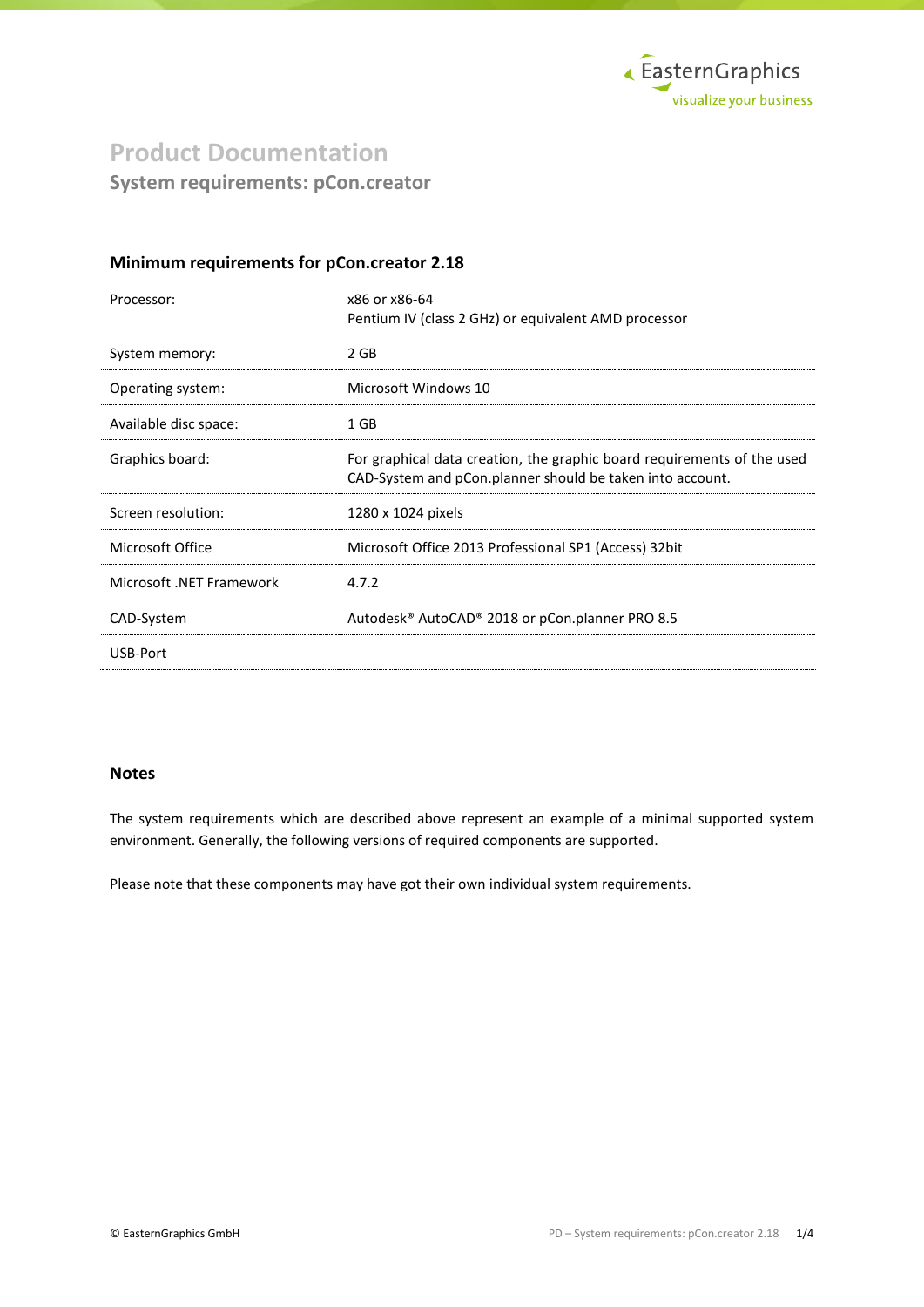

#### **Supported operating systems**

| Microsoft Windows 10 |
|----------------------|
| Microsoft Windows 11 |

## **Supported Microsoft Office versions**1,2,3

Microsoft Office 2021 Professional (Access) 32bit

Microsoft Office 2019 Professional (Access) 32bit

Microsoft Office 2016 Professional (Access) 32bit

Microsoft Office 2013 Professional SP1 (Access) 32bit

#### **Notes**

The Microsoft Office Desktop versions – mentioned above – from the Microsoft Office 365 subscriptions are supported, too<sup>4</sup>.

It has to be considered that different components from different Microsoft Office versions should not be installed in parallel<sup>5</sup>.

1

<sup>1</sup> Microsoft Office 64bit is not supported. The 32bit version should be used on 64bit operating systems.

<sup>2</sup> The Microsoft Access Runtime version is not supported.

<sup>3</sup> Using several functions of pCon.creator, the installation of Microsoft Excel is required, too. Microsoft Excel and Access from the same Office Suite Version should be installed.

<sup>4</sup> Using pCon.creator, a locally installed Microsoft Office Access Desktop version is necessary. For this reasons, Office 365 subscription plans, which include only web or mobile Office Apps, are not supported.

<sup>5</sup> Internal problems or conflicts of internal parts of office components can occur when installing different Microsoft Office components in parallel. A result of such Office internal problems may be that pCon.creator does not start. Especially installing Office from an Office 365 subscription already installed Office versions e.g. pre-installed test versions should be removed first.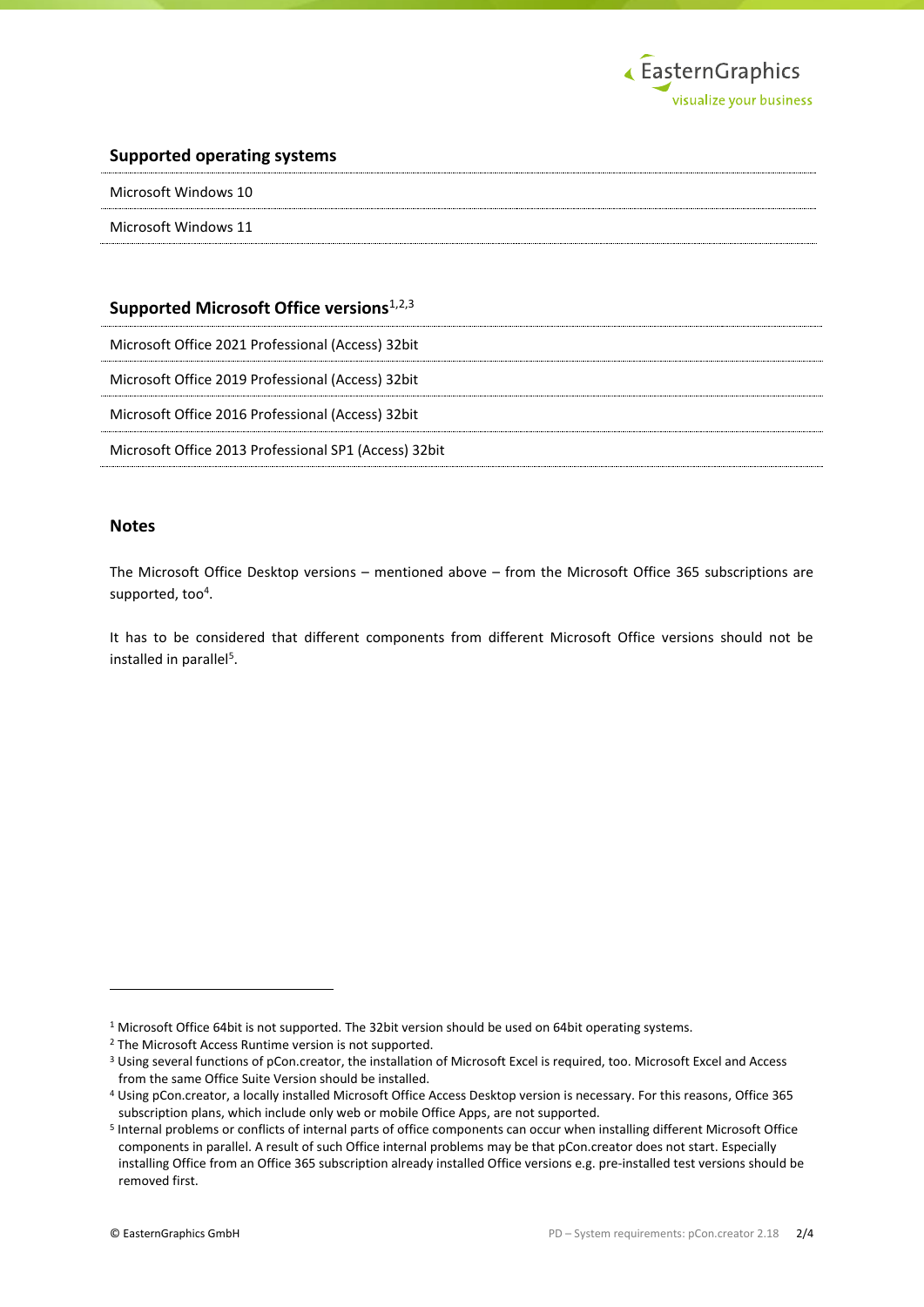

## **Supported CAD systems6,7**

| pCon.planner PRO 8.6          |
|-------------------------------|
| pCon.planner PRO 8.5          |
| Autodesk® AutoCAD® 2022 64bit |
| Autodesk® AutoCAD® 2021 64bit |
| Autodesk® AutoCAD® 2020 64bit |
| Autodesk® AutoCAD® 2019 64bit |
| Autodesk® AutoCAD® 2018 64bit |

1

<sup>6</sup> The Autodesk® AutoCAD® LT Versions are not supported. Functionality of LT versions is limited. E.g. the restricted LT versions do not contain API interfaces for inter process communication and automation.

<sup>7</sup> Since 32bit versions of the Autodesk® AutoCAD® software are not supported on 64bit operating systems.